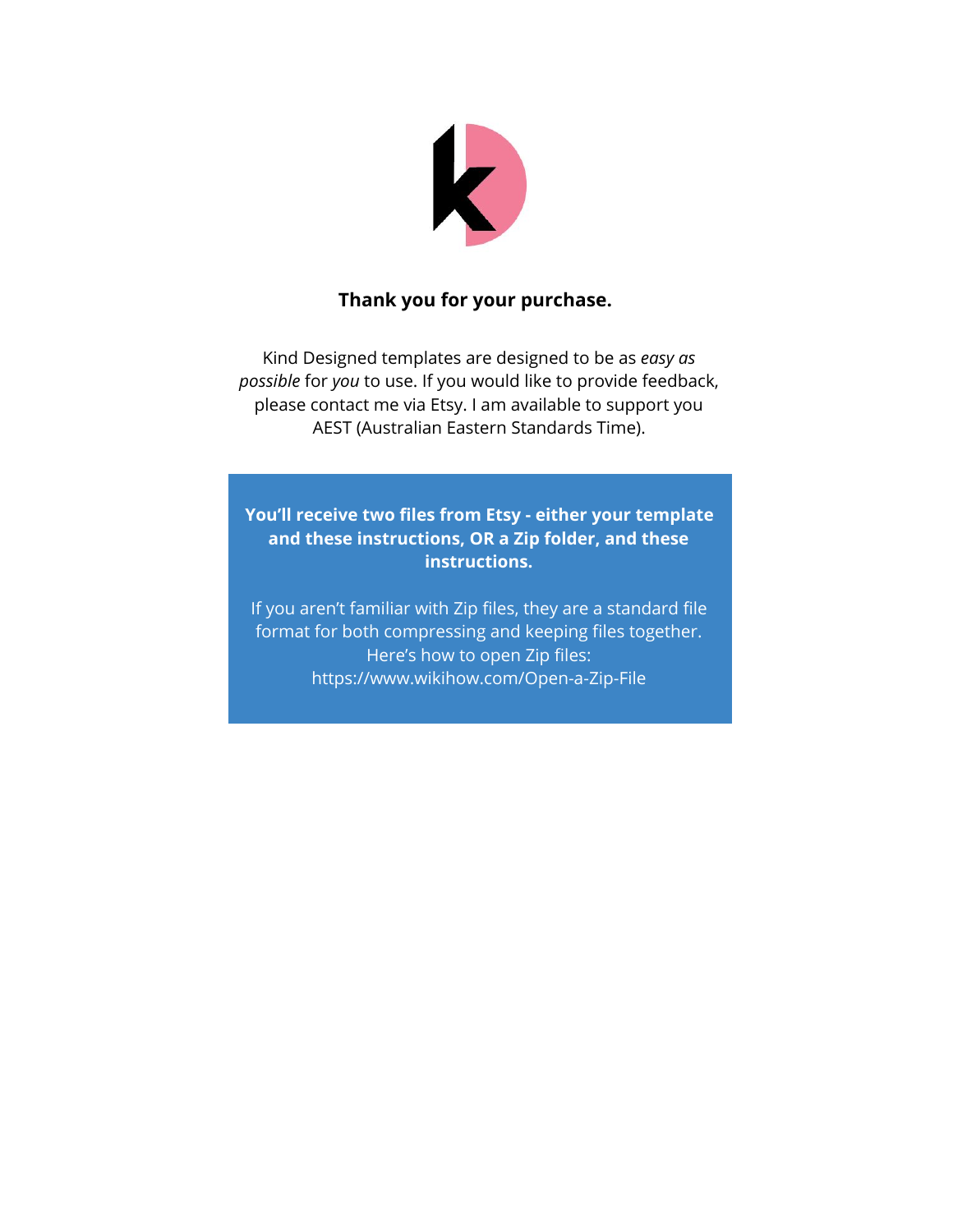# Product Instructions

### **Select from the following options**

**"I am editing a…"**

| <b>Funeral Program Template</b>      | 3  |
|--------------------------------------|----|
| Editing Instructions                 | 3  |
| <b>Printing Instructions</b>         | 8  |
| <b>Commercial Printer</b>            | 8  |
| Home Printer                         | 10 |
| <b>Microsoft Word Limitations</b>    | 10 |
| Common Problems & How To Fix Them    | 11 |
| <b>Slideshow Template</b>            | 12 |
| Editing Instructions                 | 12 |
| <b>Memorial/Prayer Card Template</b> | 15 |
| Editing & Printing Instructions      | 15 |
| <b>Venue Sign/Poster Template</b>    | 18 |
| Editing Instructions                 | 18 |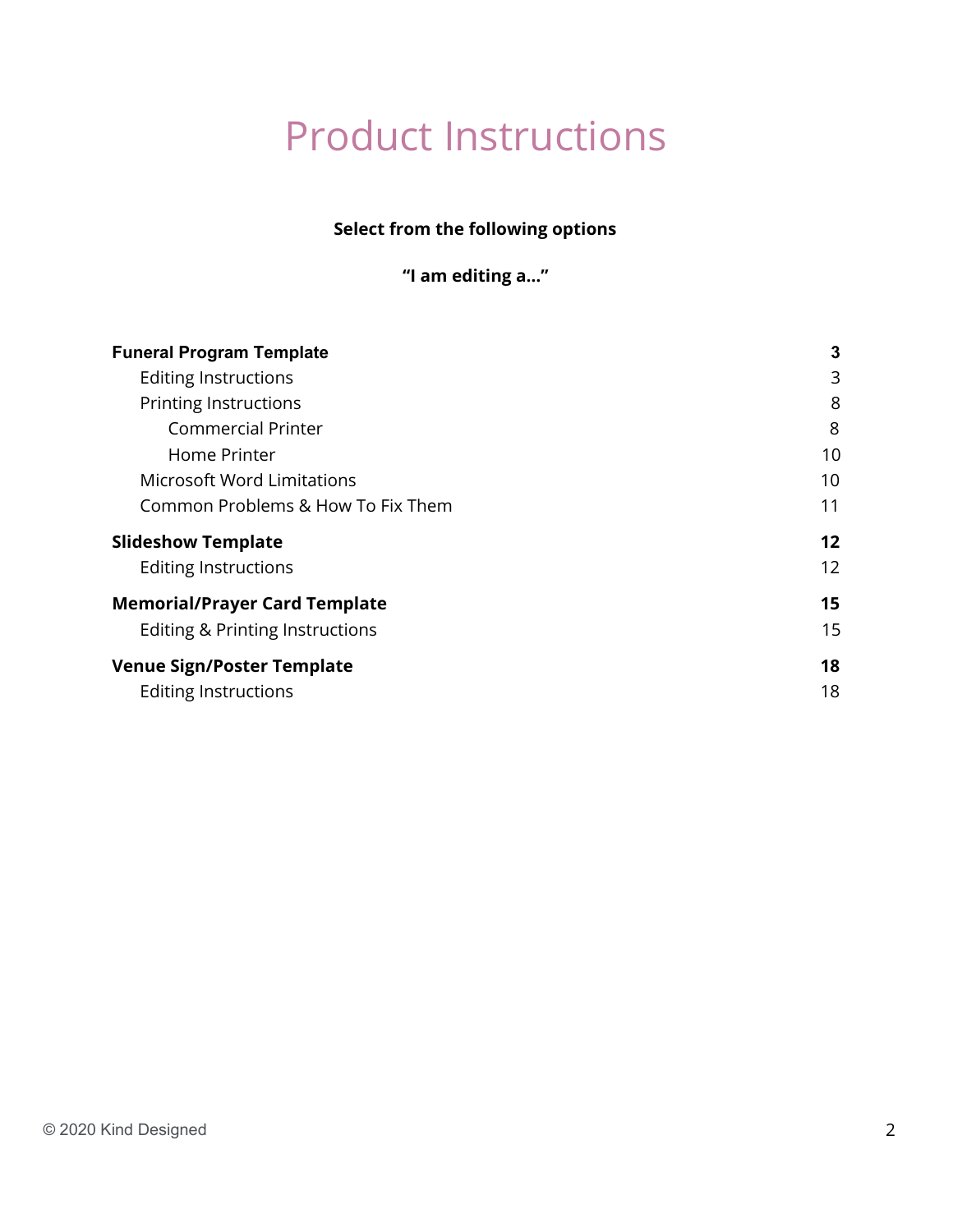## <span id="page-2-0"></span>Funeral Program Template

**Edit in** Microsoft Word 365 **Size** A4 folded to A5

## <span id="page-2-1"></span>Editing Instructions

#### **Step 1 Save a copy**

It's recommended you re-save the template under a different name, before proceeding. Just in case you need to go back to the original template provided.

Click File/Save As/'appropriate name'/Save

Save As

#### **Step 2 Customise the front page**

When you open your template, you'll see the front page on the right of the A4. The document is designed to be A5 once folded.

#### **Edit the placeholder text**

Select the placeholder text, such as the name and dates. Edit.

#### **Change the image**

To change the image select the placeholder image. Right-click the placement image. This will bring up the Shape Format menu. Click, 'Shape Fill', 'Picture', and navigate to your image of choice. Insert.

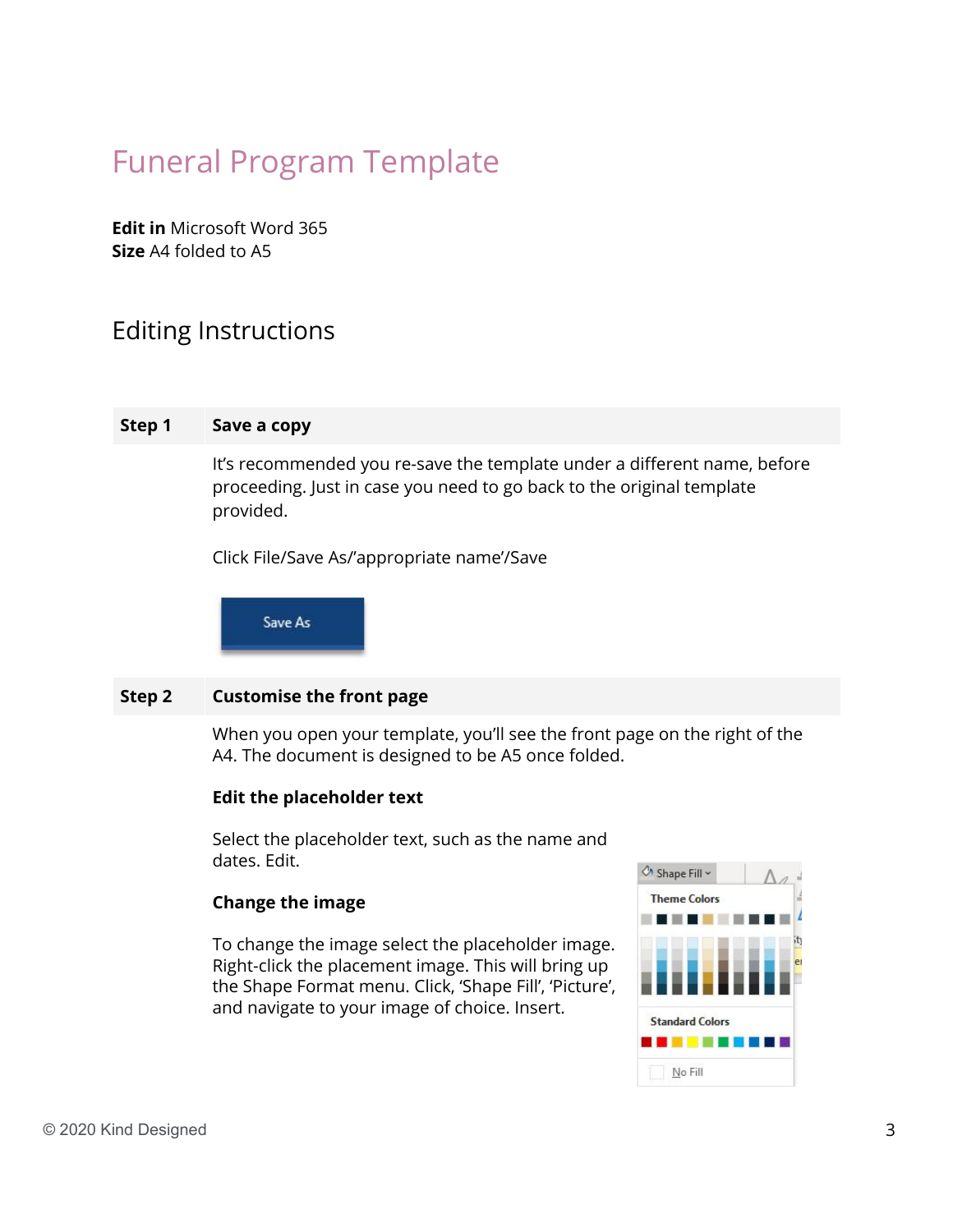#### **Adjust how the image sits**

Is that image sitting funny? If it is, it's an easy fix.

Select 'Picture Format' from the top menu. Click 'Crop', and 'Fill'. This should get rid of any image distortion issues.

To move the image around, click 'Crop'. This will allow you to move the image to sit the space as you desire.



**If you need to adjust the image edges** select the image, right-click, select, Format Shape, Soft Edges.

**If you would like to adjust the image colors,** do the same but select, Picture Color under the image icon as pictured below.

| <b>Format Picture</b>                              | ۳ | <b>Format Picture</b>           |  |
|----------------------------------------------------|---|---------------------------------|--|
| 画                                                  |   | THE                             |  |
| <b>Picture Corrections</b><br><b>Picture Color</b> |   | Shadow<br>Reflection            |  |
| <b>Picture Transparency</b><br>⊵                   |   | Glow<br>D.<br><b>Soft Edges</b> |  |
| Crop                                               |   | 3-D Format                      |  |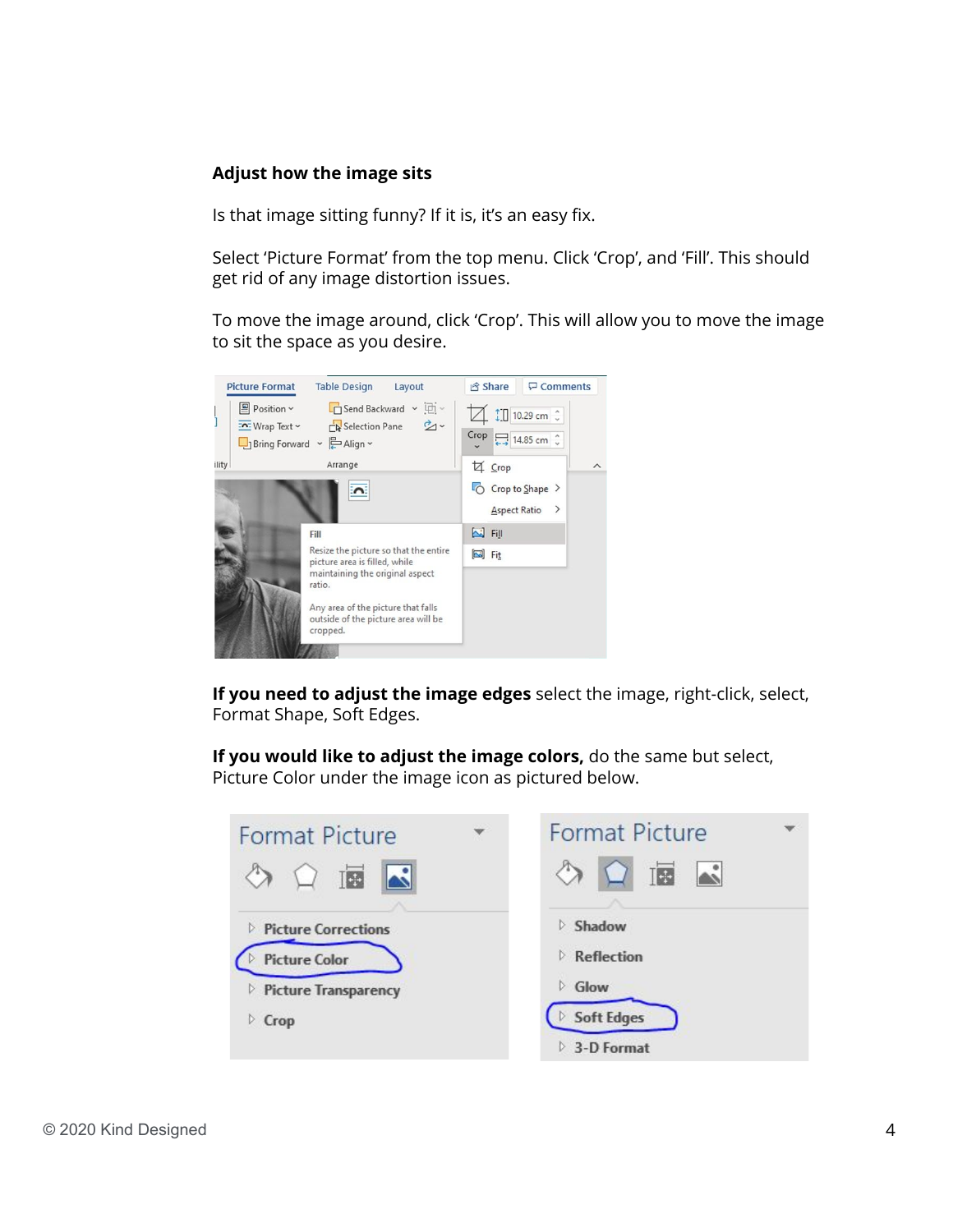#### **Step 3 Edit the** *Order Of Service* **page**

Editing the *Order Of Service* page may help you decide what you'd like to include in the program. Planning your page order early in makes it easier to move pages around rather than copying and pasting content at a later stage.

If you are happy with the page layout as it is, edit the content on this page, and skip Step 4.

#### **Step 4 Adjust page layout**

Position the cursor where you would like to insert a page. Then click Insert, Blank Page.



Now, copy the pages you would like to insert and adjust the content table. If lines appear, don't worry, it's an easy fix! It's just the layout table.

| Obituary<br>Lilly St. Claire of Santa Monica. CA massed peacefully away.<br>in her sleep on October 15, 2010. She was 70 years old, A<br>lifelong philanthropist, Lilly began raising money for<br>children's charities after her daughter was diagnosed with<br>severe allergies. She raised over a million dollars for the<br>Santa Monica Children's Hospital, Because of her zeal for<br>fundraising, countless children's lives were saved.<br>Lilly is predeceased by her daughter Chloe and her<br>husband Paolo. She asked that in lieu of flowers, donations<br>are made to the Santa Monica Children's Hospital. | <b>Organ Prelade</b><br>Procession<br>Invocation:<br>Rev D. Riley<br><b>Serintures</b><br>John 14:1-6<br>Philippians 1:20-23<br><b>Prayer of Comfort</b><br><b>Expressions of Love</b> | <b>Order Of Service</b><br><b>Obituary</b><br>Read silently<br><b>Enlogy</b><br>lan Doc<br>Receptional<br><b>Hymn</b><br>Internment<br><b>St. John's Cemetery</b><br>to St. John's Lane<br>Hampshire |
|----------------------------------------------------------------------------------------------------------------------------------------------------------------------------------------------------------------------------------------------------------------------------------------------------------------------------------------------------------------------------------------------------------------------------------------------------------------------------------------------------------------------------------------------------------------------------------------------------------------------------|----------------------------------------------------------------------------------------------------------------------------------------------------------------------------------------|------------------------------------------------------------------------------------------------------------------------------------------------------------------------------------------------------|
|----------------------------------------------------------------------------------------------------------------------------------------------------------------------------------------------------------------------------------------------------------------------------------------------------------------------------------------------------------------------------------------------------------------------------------------------------------------------------------------------------------------------------------------------------------------------------------------------------------------------------|----------------------------------------------------------------------------------------------------------------------------------------------------------------------------------------|------------------------------------------------------------------------------------------------------------------------------------------------------------------------------------------------------|

You can hide any table lines by selecting the table, and hiding the table borders under Home/Borders. Select 'No Border'.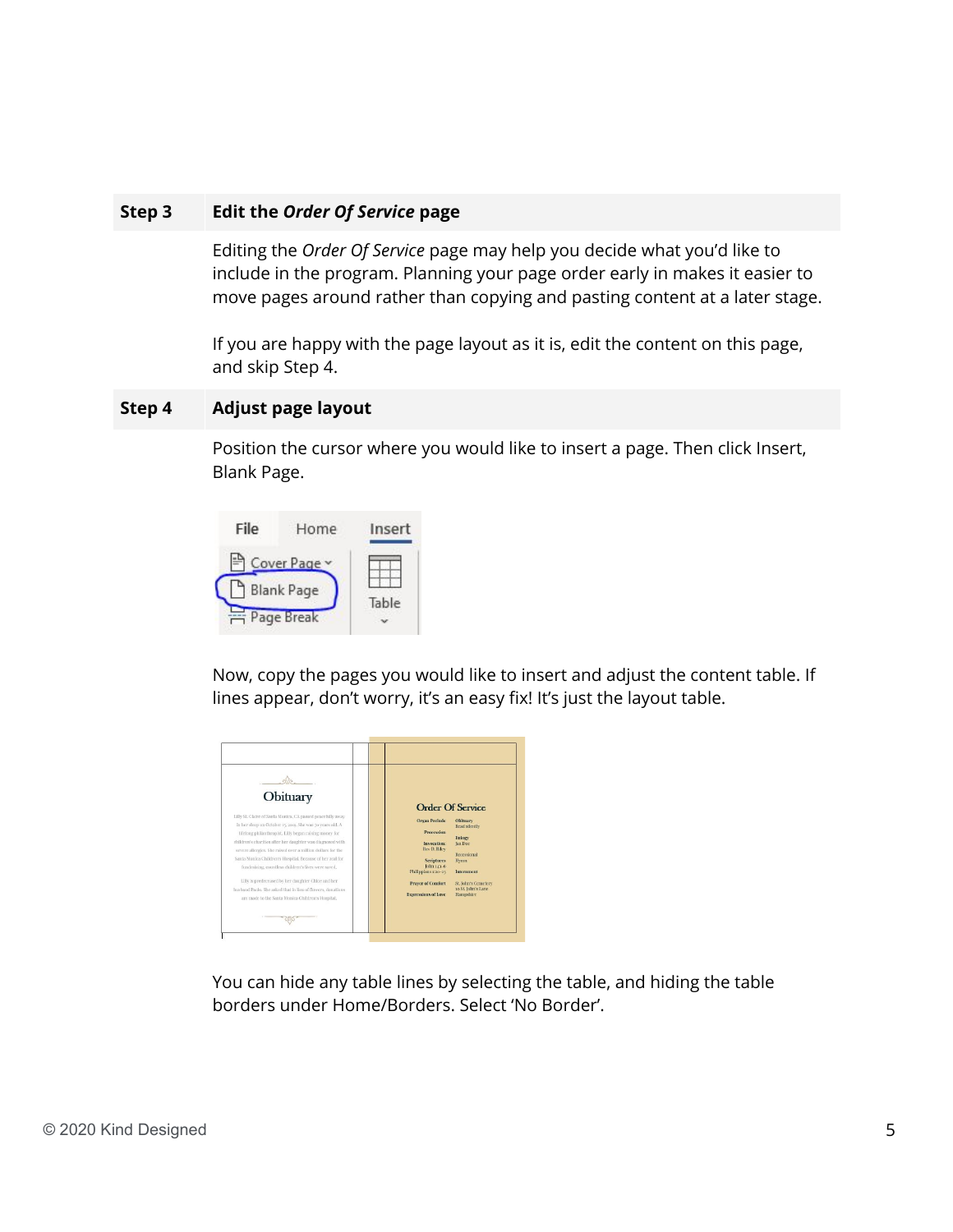| Home | Insert | Design | Layout | References | Mailings                                                                                                                                                                                                                                             | Review | View |
|------|--------|--------|--------|------------|------------------------------------------------------------------------------------------------------------------------------------------------------------------------------------------------------------------------------------------------------|--------|------|
|      |        |        |        |            |                                                                                                                                                                                                                                                      |        |      |
|      |        |        |        |            | S<br>Baskerville Old F ~ 36 ~ A^ A <sup>*</sup>   Aa ~   A <sup>6</sup>   $\Xi$ ~ $\Xi$ ~ $\Xi$ ~   $\Xi$ $\Xi$   $2\downarrow$   $\P$<br>B $I \perp \sim$ ab $x_2 x^2$   A ~ $\ell \sim A$ ~   $\Xi$ $\Xi$ $\Xi$   $\Xi$ $\sim$   $\Delta$ $\Delta$ |        |      |

You can delete blank or pages you no longer you need by selecting the content, and pressing delete. If a blank page stubbornly appears at the bottom of the template there are ways to fix that on page 11.

#### **Step 5 Edit remaining text & replace any other placeholder photos as required**

Adjust the remaining content, including any other placeholder images as particular to your template.

Edit the images as detailed in step 2.

#### **Step 6 Compress the images**

Once you are happy with how your images are sitting, it's recommended you compress them. This is so your file is small enough to email OR to send to print without 'crashing' your home printer. To do so, select an image and navigate to the 'Picture Format' menu again. Click, the 'Compress image' symbol next to color.



This will bring up the following options: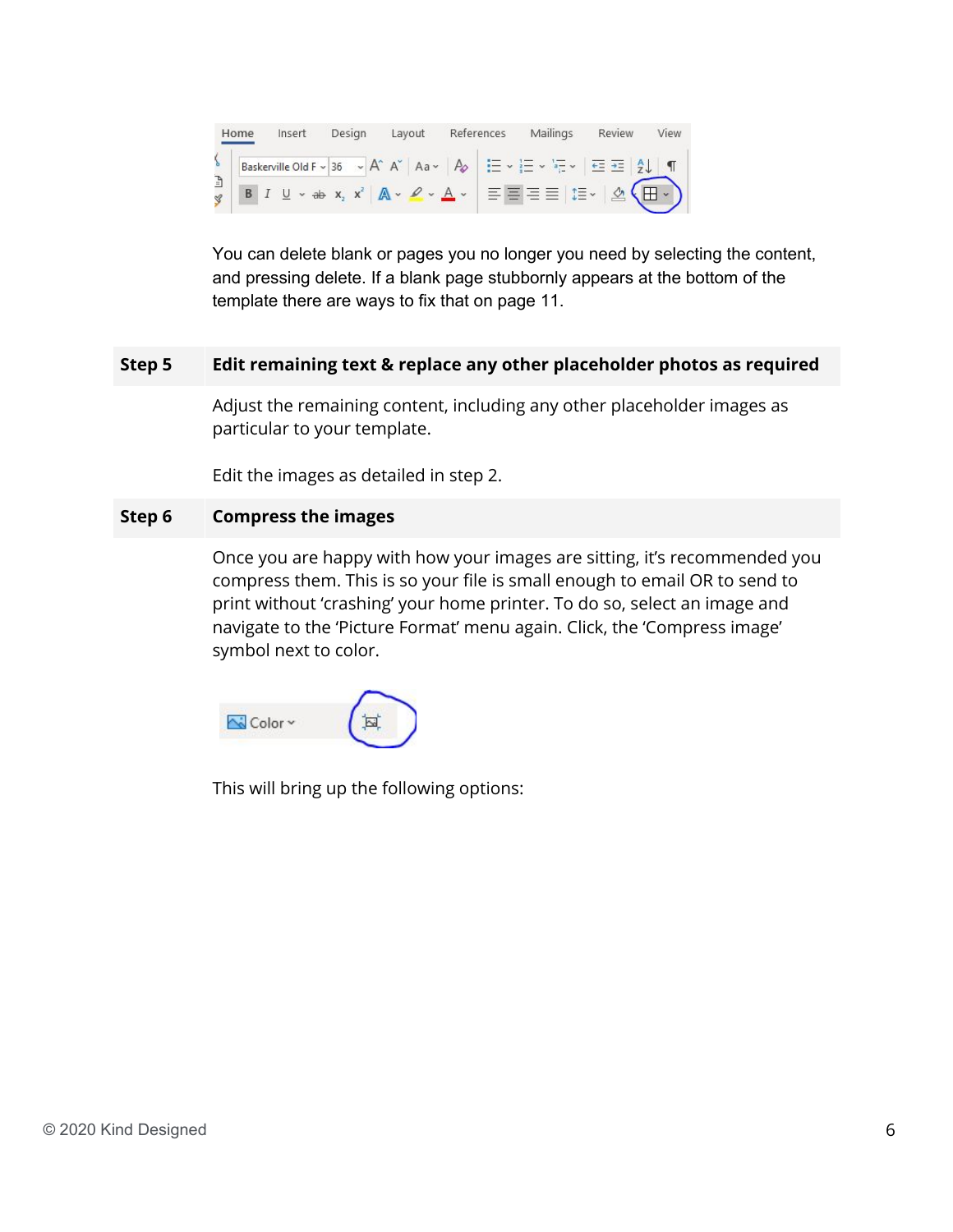| <b>Compress Pictures</b>                                             |        |
|----------------------------------------------------------------------|--------|
| Compression options:                                                 |        |
| Apply only to this picture                                           |        |
| $\vee$ Delete cropped areas of pictures                              |        |
| Resolution:                                                          |        |
| High fidelity: preserves quality of the original picture             |        |
| HD (330 ppi): good quality for high-definition (HD) displays         |        |
| (e) Print (220 ppi): excellent quality on most printers and screens: |        |
| Web (150 ppi): good for web pages and projectors                     |        |
| () E-mail (96 ppi): minimize document size for sharing               |        |
| Use default resolution                                               |        |
| OK                                                                   | Cancel |

It's recommended to select the higher Pixels Per Inch (PPI) option.

Save your document.

#### **Step 7 Print a draft**

Once you are happy with your layout, it's recommended you print out a draft to check for any mistakes such as typos, *and* check that the pages are in the order you need.

Print double-sided, on both sides of the paper. Depending on your printer, you may need to insert the paper manually according to your printer instructions.

#### **Fix any errors before printing more.**

You may also like to try different types of paper or card to create the final 'look'.

More detailed printing instructions are included on the following page.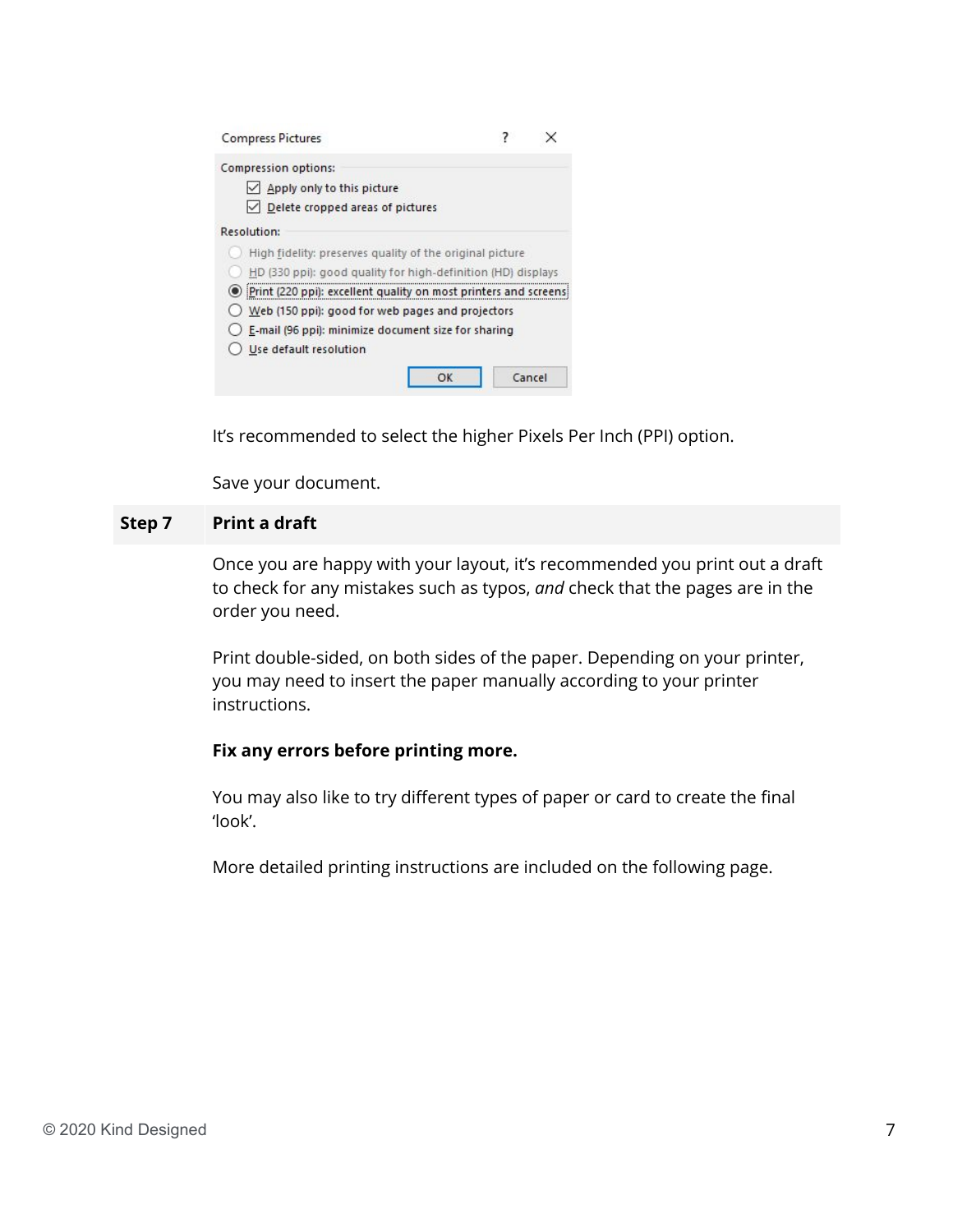## <span id="page-7-0"></span>Printing Instructions

<span id="page-7-1"></span>Great work completing your template set-up. Here are some printing tips and guidelines.

Commercial Printer

#### **Step 1 Create a 'bleed'**

To send to a commercial printer, check with your printer if you need what we call a 'bleed'. A bleed is a bit of extra margin around the entirety of the document that allows the printer to cut the printed documents to the edge so that no white margin shows.

To do this, you'll need to customise the size of the document to make it about .5cm (0.1") bigger.

Click Layout, Size, More Paper Sizes, Paper and add 0.5cm to the A4.



Then, stretch the background images slightly to the white edge of the page.

If you have trouble getting to the extended Page Setup menu for whatever reason, try selecting the expand menu option in the corner of 'Page Setup'

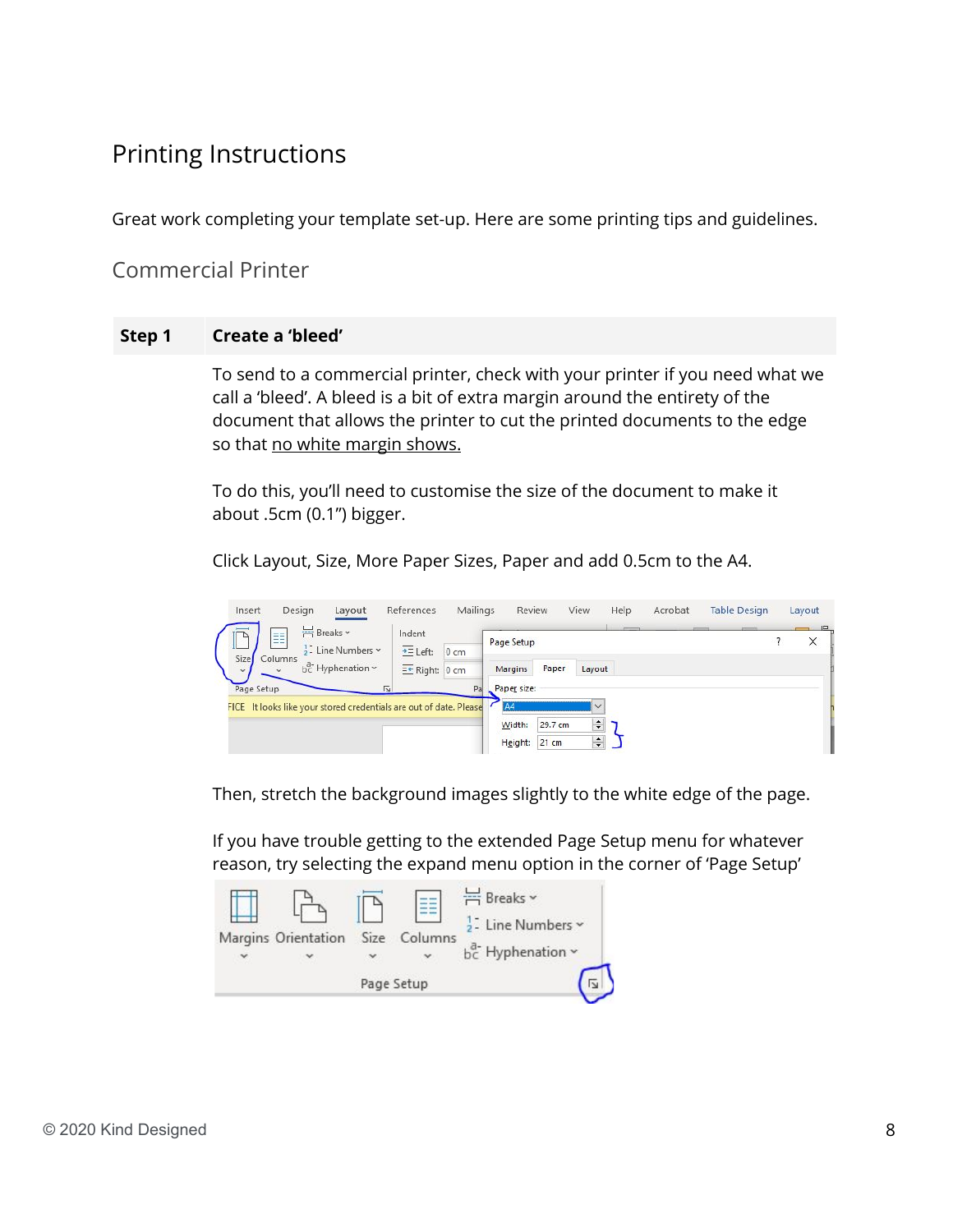Let the printer know your 'bleed' is 0.5cm or 0.1".

#### **Step 2 Confirm colors, but only if necessary**

If the printer asks for CMYK color details, which are the most accurate colour format for print, Word *does not provide this feature*.

Word only displays colours as RGB, which is not considered as accurate. This is a limitation of the program.

*However*, if you do want to be very specific, the RGB value of the Pantone colours are found on Pantone's website <https://www.pantone.com/color-finder>.

Here, you can find the RGB values of your template colors, and adjust them by entering the RGB values under Colors in Word, OR, providing this information to the printer.



#### **Step 3 Export as PDF**

To send to your printer, export as a PDF. Just click, 'File', 'Save As Adobe PDF'.

If you have changed any font styles, you may need to double-check you have selected 'embed fonts' under File/Options/Save. This is to make sure they appear in the PDF on a computer that may not have those fonts installed.

Preserve fidelity when sharing this document:

 $\sqrt{ }$  Embed fonts in the file  $\odot$ 

Embed only the characters used in the doct Do not embed common system fonts

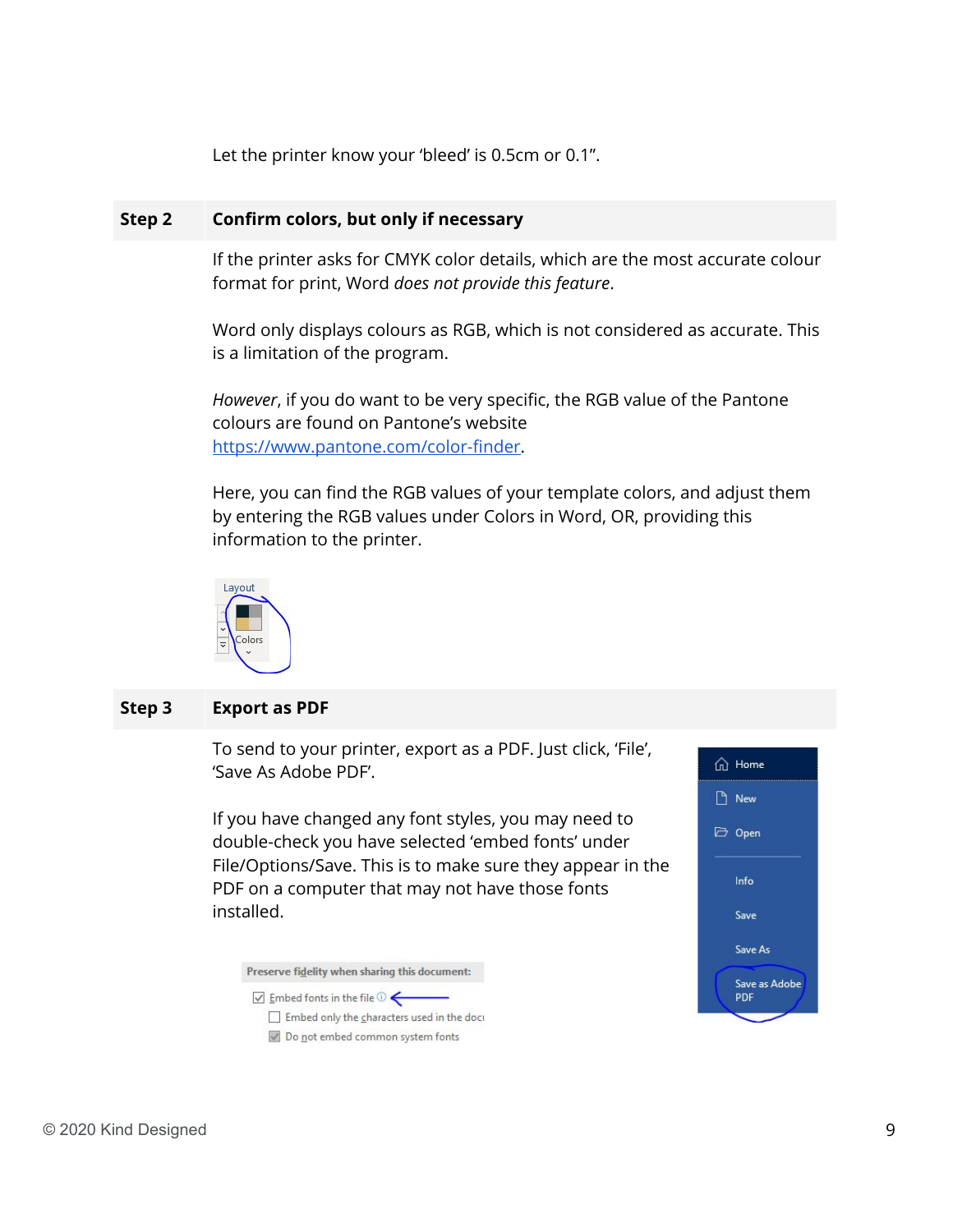### <span id="page-9-0"></span>Home Printer

<span id="page-9-1"></span>Most home printers *do not* print the document to the absolute edge. This means there will be a small margin around your document. You can either cut this off OR, leave it as is.

## Microsoft Word Limitations

Word does have a few limitations you may need to be aware of. These include:

| Image<br>Quality | Microsoft Word does reduce the resolution of photos, with an output<br>maximum of 220 DPI (Dots Per Inch). This means, that some graphics can<br>appear pixelated on a commercial press.                                                                                                                                                                                                                                                                                                                  |
|------------------|-----------------------------------------------------------------------------------------------------------------------------------------------------------------------------------------------------------------------------------------------------------------------------------------------------------------------------------------------------------------------------------------------------------------------------------------------------------------------------------------------------------|
| <b>Printing</b>  | Microsoft Word does not cater to 'bleed' requirements. A bleed is a bit of<br>extra margin to avoid having a white margin around the document. You'll<br>need to create this manually if you are sending to a commercial printer. Don't<br>worry though, it's not too hard! How to do this is detailed under Commercial<br>Printer Instructions.                                                                                                                                                          |
| <b>Colors</b>    | Word only displays colours as RGB, which is not considered as accurate as<br>what printers use - CMYK. This is a limitation of the program.<br>However, if you do want to be very specific, the RGB value of the Pantone<br>colours are found on Pantone's website<br>https://www.pantone.com/color-finder.<br>Here, you can find the RGB values of your template colors, and adjust them<br>by entering the RGB values under Colors in Word, OR, providing this<br>information to the printer.<br>Layout |
|                  | colors                                                                                                                                                                                                                                                                                                                                                                                                                                                                                                    |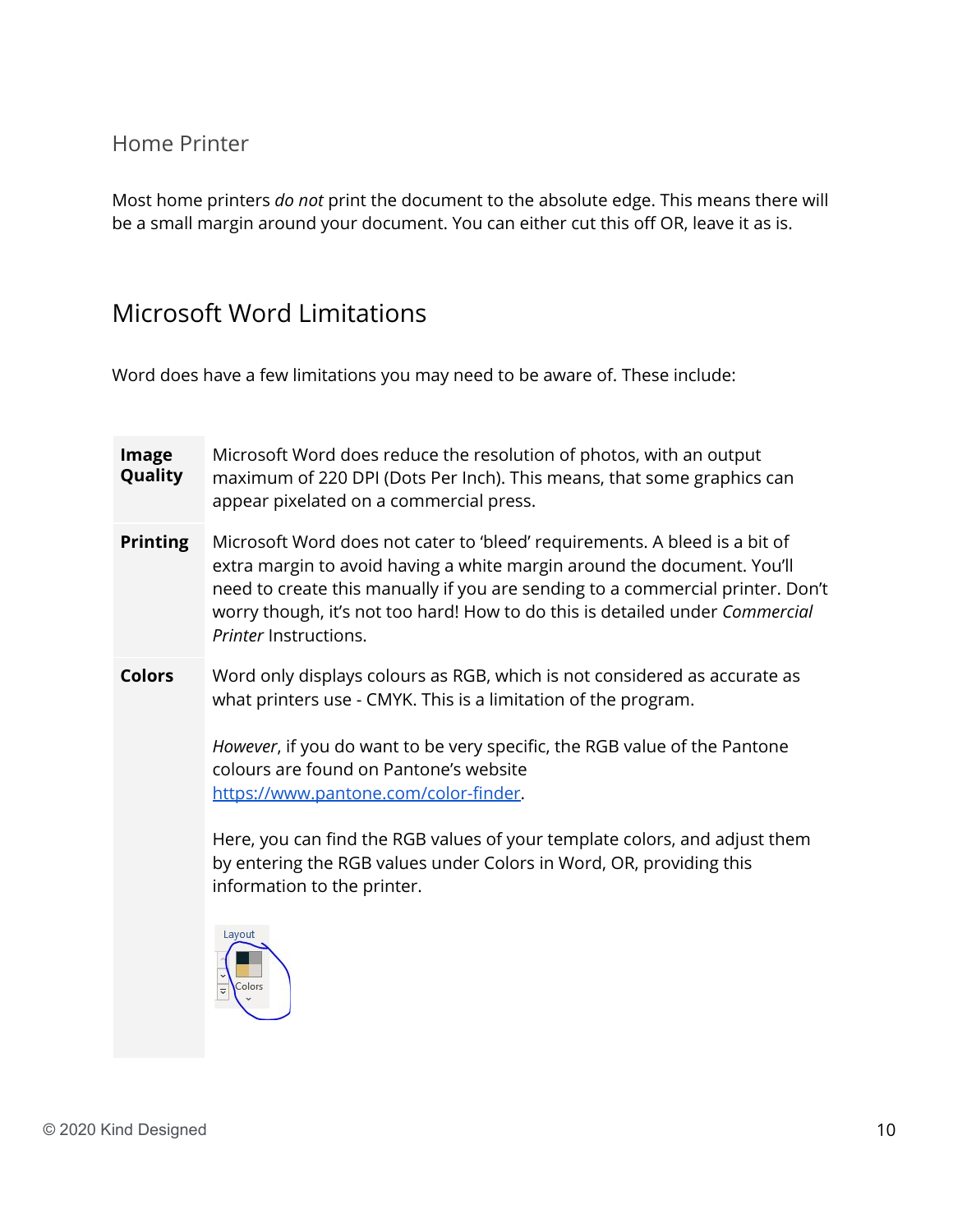## <span id="page-10-0"></span>Common Problems & How To Fix Them

If you run into any troubles that are not included in these instructions, please let me know so I can update this document! I want these templates to be as *easy as possible* for *you* to use.

#### **BLANK PAGE There's a blank page at the end of my document, how do I delete it?**

Word includes a non-deletable end-paragraph that sometimes gets pushed out to a new, blank page at the end of a document. The way to delete the page is to make the end-paragraph fit onto the preceding page. The most sure-fire way is to make the end-paragraph very small (1 point):

- 1. Press Ctrl+Shift+8 ( $\#$ +8 on a Mac) to show paragraph marks.
- 2. Select the paragraph mark.
- 3. Select inside the Font size box, type 01, and then press Enter.



The paragraph now fits on the preceding page, removing the unwanted blank page.

4. Press Ctrl+Shift+8 again to hide the paragraph marks ( $\#$ +8 on a Mac).

If that paragraph still doesn't fit on the preceding page, you can make the bottom margin smaller (Layout tab > Margins > Custom Margins, and set the bottom margin to something small, like 0.3 inches).

Tip: If the paragraph mark has a square bullet next to it, the paragraph might have the Page break before option turned on. To turn it off, right-select the empty paragraph, select Paragraph Settings (Home tab), and on the Lines and Page Breaks tab of the dialogue box, uncheck Page break before.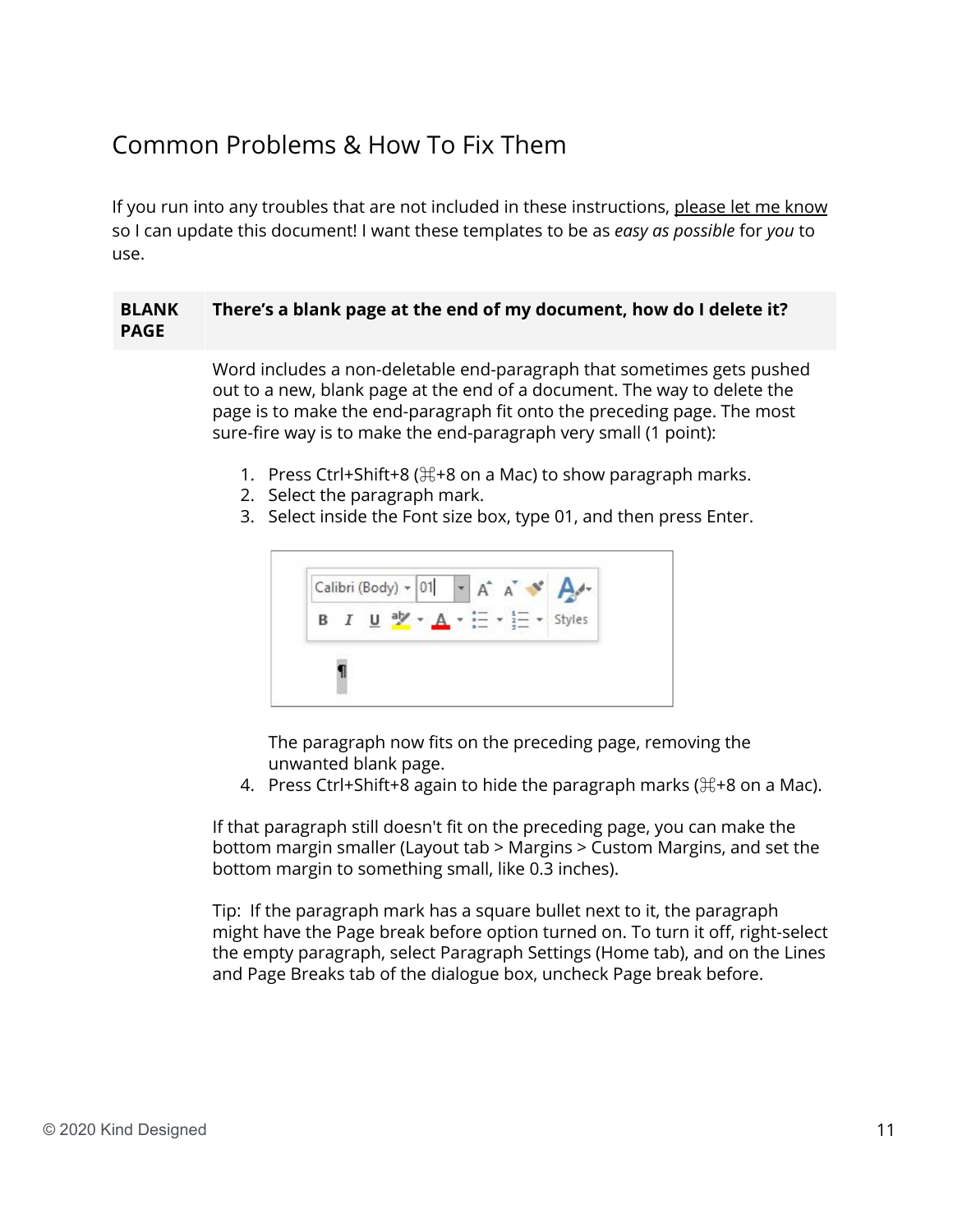## <span id="page-11-0"></span>Slideshow Template

**Edit in** Microsoft PowerPoint 365 **Size** Widescreen 16:9

### <span id="page-11-1"></span>Editing Instructions

#### **Step 1 Add, move and delete the slides you don't need**

To add a new slide template, select 'Insert' from the top menu bar, and select 'New Slide'.



This will bring up a range of templates for you to choose from. You can also delete Slides by right-clicking the slide preview on the left, and selecting, 'Delete' from the drop-down menu.

#### **Step 2 Edit text**

Add your desired text to the templates.



Note that if you don't add text to a placeholder text box, it won't appear in the slideshow. This is an easy fix - just add your desired text!

#### **Step 3 Add & adjust images**

Add images by clicking on the image icons: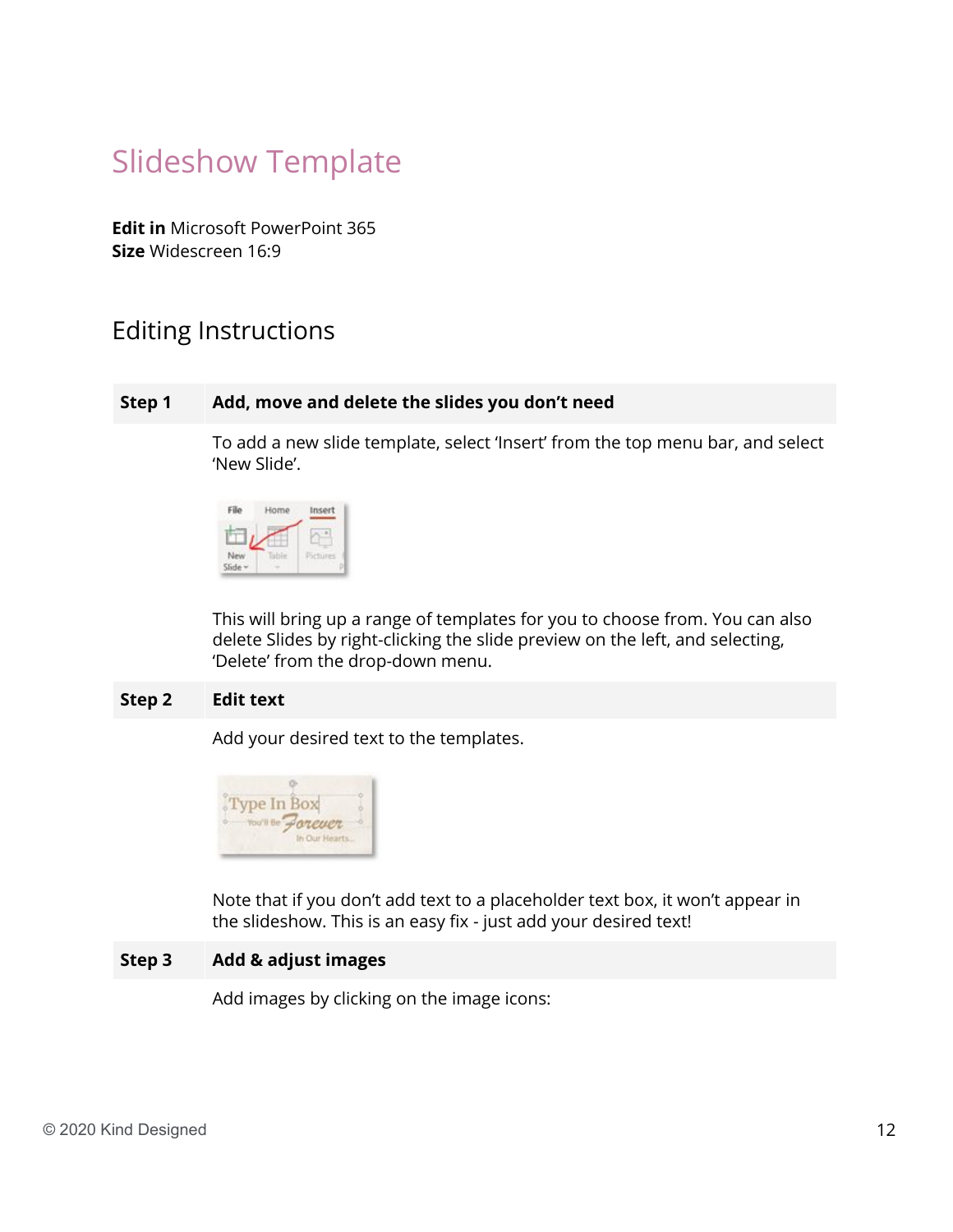

**To adjust image sizing, image distortion issues or image placement** *within* **the shape, go to 'Picture Format', 'Crop'.**



Here you can also adjust the image dimensions.

Fix image distortion issues using the 'Fill' option under 'Crop'.

#### **Step 4 Adjust image colors and effects**

You can adjust image colors and effects, such as 'Soft Edges' under 'Picture Format'.



#### **Step 5 Edit fixed elements if required**

Fixed elements can be edited under the Master Slide Template. Click 'View', 'Slide Master'.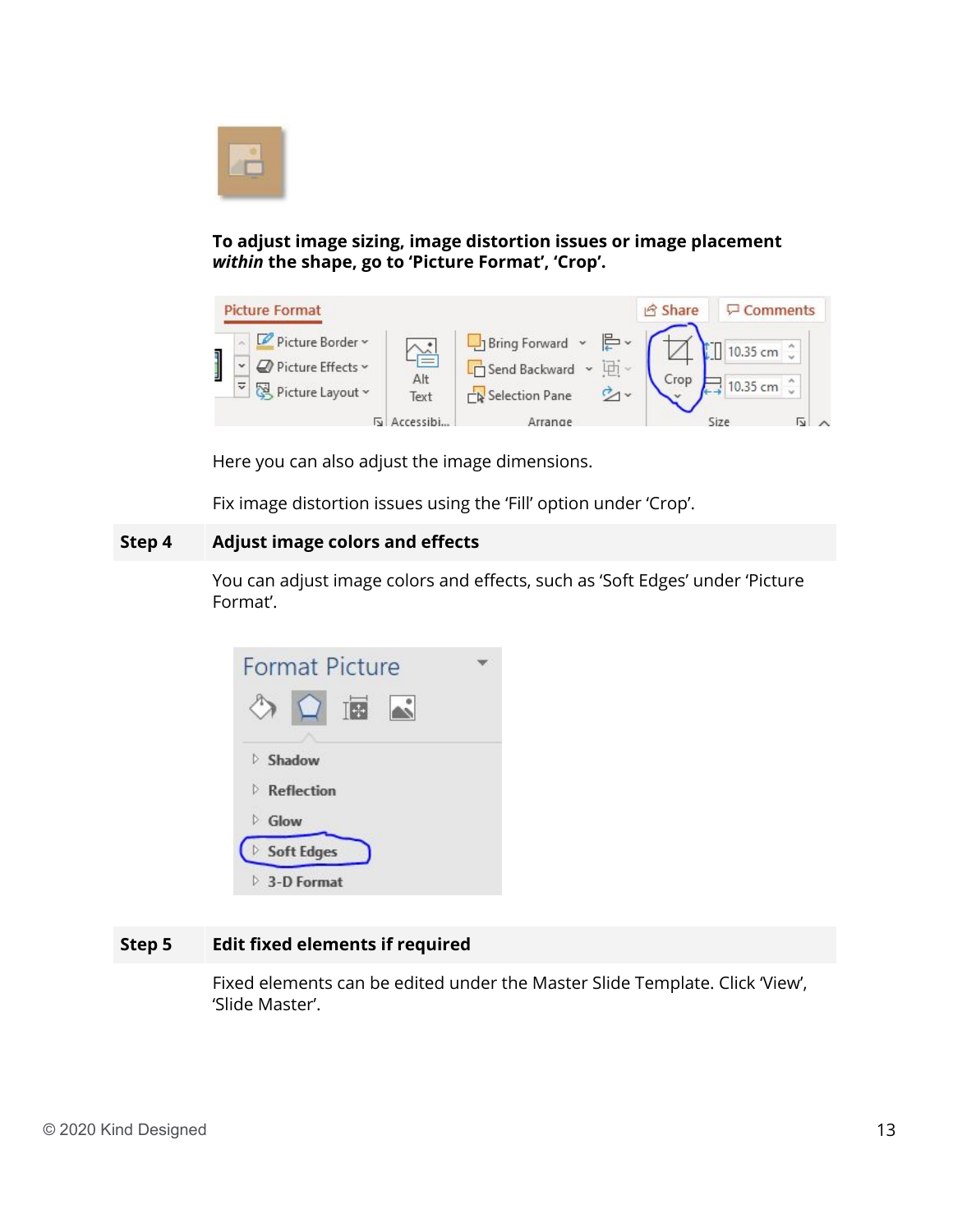| Transitions                                            | Animations                   | Slide Show        | Review                   | View |
|--------------------------------------------------------|------------------------------|-------------------|--------------------------|------|
| 름<br>Slide Handout Notes<br>Master<br>Master<br>Master | Ruler<br>Gridlines<br>Guides | $\equiv$<br>Notes | Zoom<br>Fit to<br>Window |      |
| laster Views                                           | Show                         | Γý                | Zoom                     |      |

Remember that anything you change here will affect the whole template. For example, you can change slide transitions ALL at once.

#### **Step 6 Test Slideshow & Adjust**

Test your slideshow and make any adjustments as required. I recommend checking how it runs on venue equipment if at all possible prior to the time the slideshow is needed.

You'll need to follow instructions of the service/equipment provider.

**Tip:** You may need to shrink your file size. You can do this by compressing images under 'Picture Format' 'Compress Pictures'.

Compress Pictures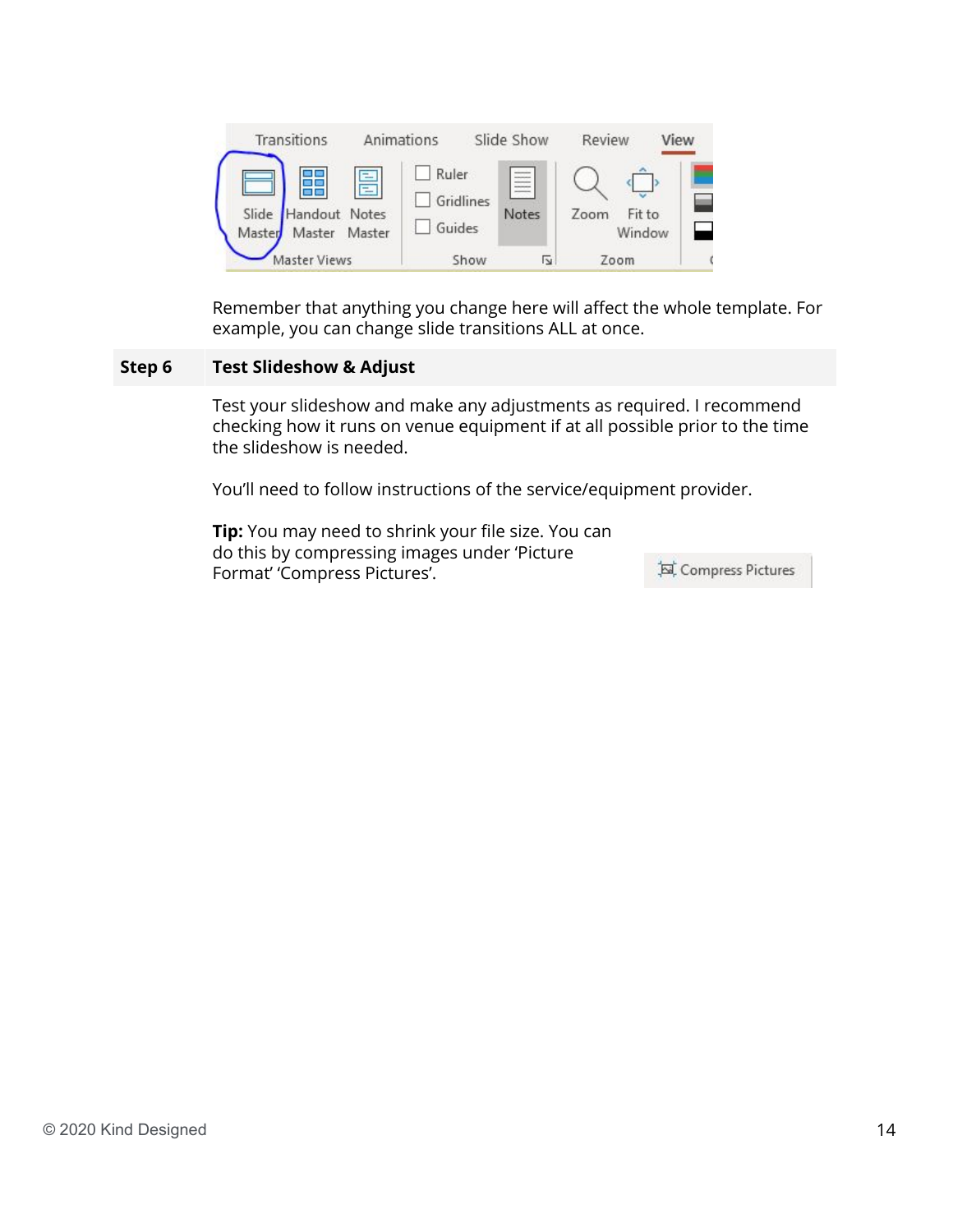## <span id="page-14-0"></span>Memorial/Prayer Card Template

**Edit in** Microsoft Word 365 **Size** 6cm x 10.7cm (2.3" by 4.2") 6 per A4

## <span id="page-14-1"></span>Editing & Printing Instructions

#### **Step 1 Save a copy**

It's recommended you re-save the template under a different name, before proceeding. Just in case you need to go back to the original template provided.

Open the template file. Click File/Save As/'appropriate name'/Save

Save As

#### **Step 2 Edit the text**

Great. Now let's start by editing the text.

Replace the placeholder name. Edit the dates. If you want to make any changes on the back of the card, you can do that too.



#### **Step 3 Change placeholder image/s**

Right-click the image you would like to change. Select Fill, Picture. Follow the prompts and navigate to the image you want to include.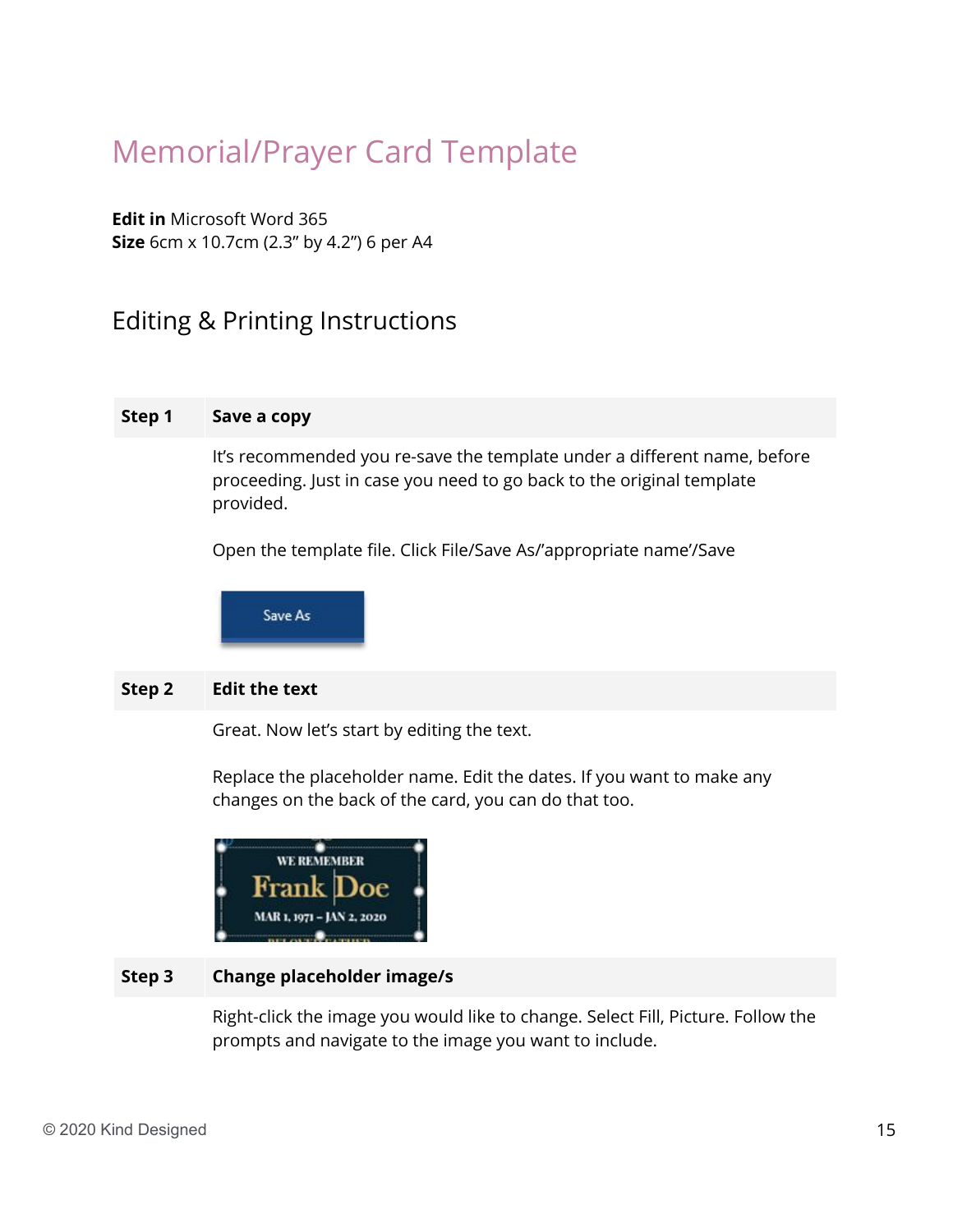

You can adjust how this image sits using the Crop Tool which you can find under the Picture Format Menu.

|    | <b>Picture Format</b>                                       | <b>Table Design</b> | Layout                                                 | යි Shi |
|----|-------------------------------------------------------------|---------------------|--------------------------------------------------------|--------|
|    | 图 Position ~<br>Mrap Text ~<br>La Bring Forward ~ 문 Align ~ | Selection Pane      | $\Box$ Send Backward $\vee$ $\Box$ $\vee$<br><u>পৈ</u> |        |
| İV |                                                             | Arrange             |                                                        |        |

If the image is distorted, select the 'Fill' option from this menu.

You can also adjust the image position within the shape by using the Crop tool.

#### **Step 4 Repeat OR, Group & Copy Paste**

Great, once you are happy with your layout, you can either repeat for the rest of the 6 cards.

OR, delete the remaining template content (but not the background).

Group your edited design, then copy and paste it to the other cards. To do this, hold down the shift key and select the content you would like to 'Group' together. Then Copy the edited group into each card space.

Repeat for the back of the card.

#### **Step 5 Print**

I recommend you start with a draft, to double-check you haven't accidentally altered the layout in a way that both sides no longer line up for example.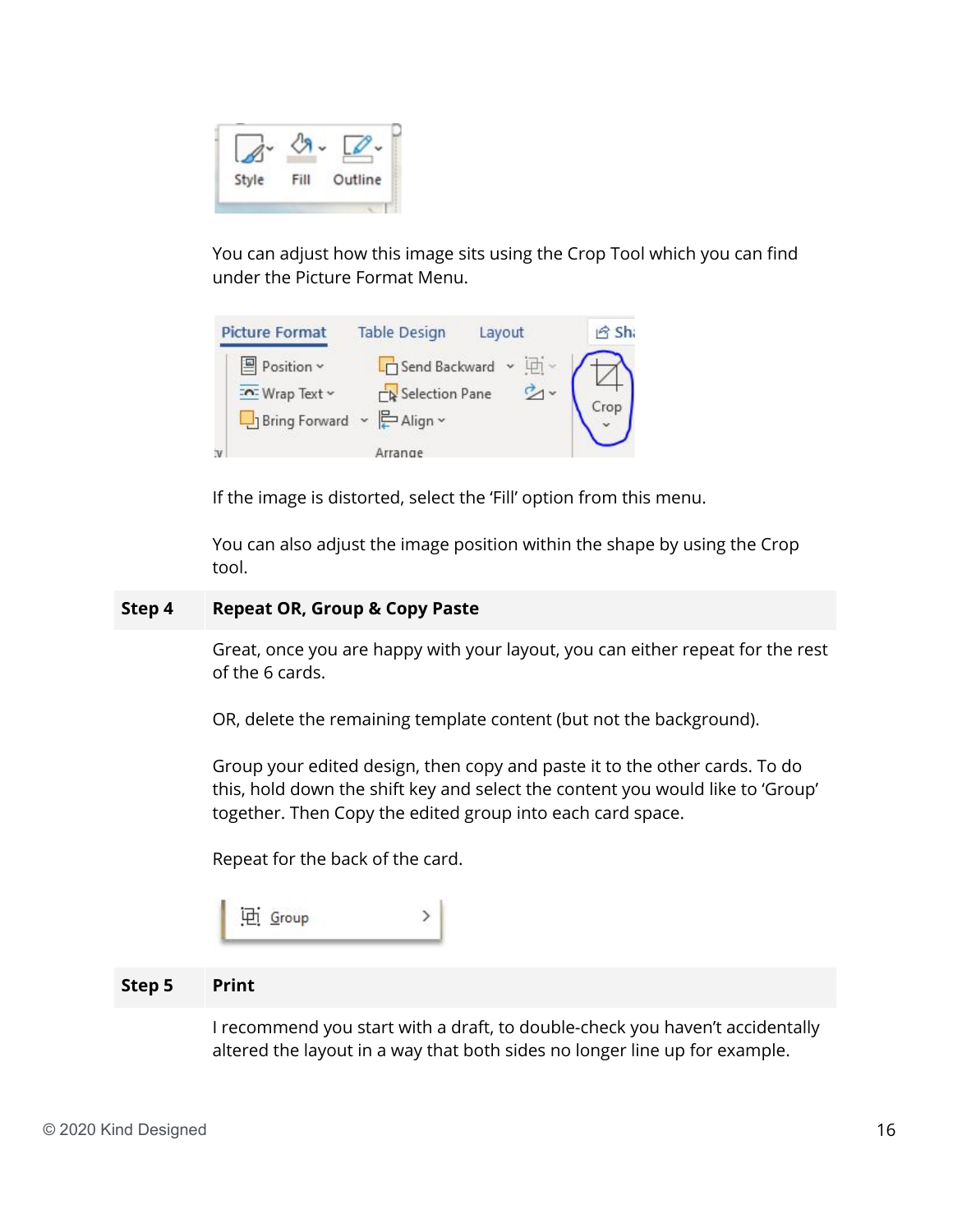#### **Home Printer**

Many home printers will require you to manually re-insert the page to achieve a double-sided print. Because I am awesome, I have set the template up so you don't have to stress about which way the page faces. However, you'll need to follow your printer's instructions for the rest.

#### **Commercial Printer**

You may need to compress your images to ensure the file size isn't too large to email to your printer.

To do so, select an image and navigate to the 'Picture Format' menu.



Click, the 'Compress image' symbol next to color:



This will bring up the following options:



It's recommended to select the higher Pixels Per Inch (PPI) option.

Export the document as a PDF and email!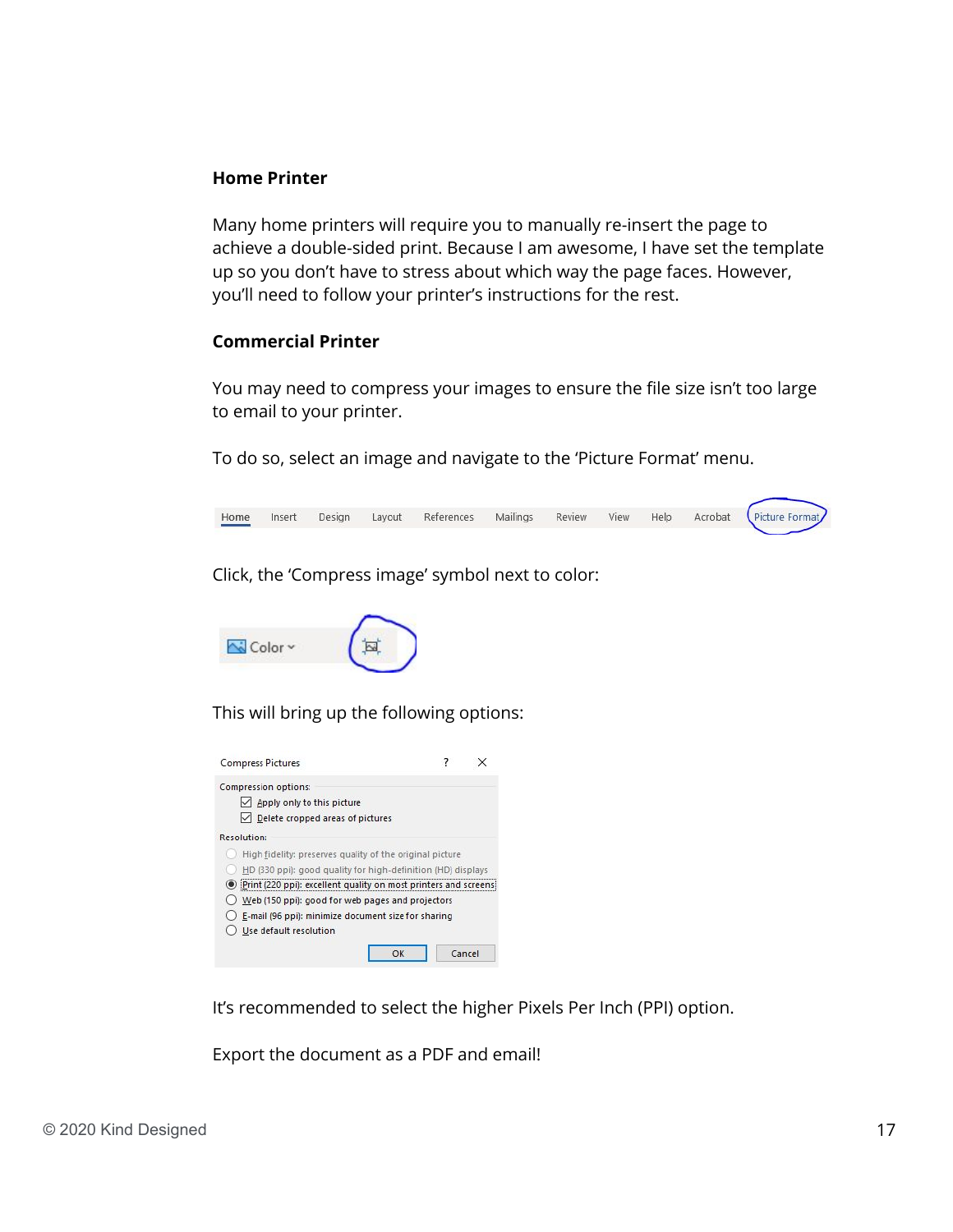## <span id="page-17-0"></span>Venue Sign/Poster Template

**Edit in** PowerPoint 365 **Size** A2

## <span id="page-17-1"></span>Editing Instructions

#### **Step 1 Save a copy**

It's recommended you re-save the template under a different name, before proceeding. Just in case you need to go back to the original template provided.

Open the template file. Click File/Save As/'appropriate name'/Save

Save As

#### **Step 2 Add image/s**

You'll see that there is a blank template, as well as an example template.

You can delete the example template later before sending your poster off to print.

Navigate to the blank template. Select the Shape, or the Picture Icon (depending on your template).



For the Picture Icon, follow the prompts to insert your image.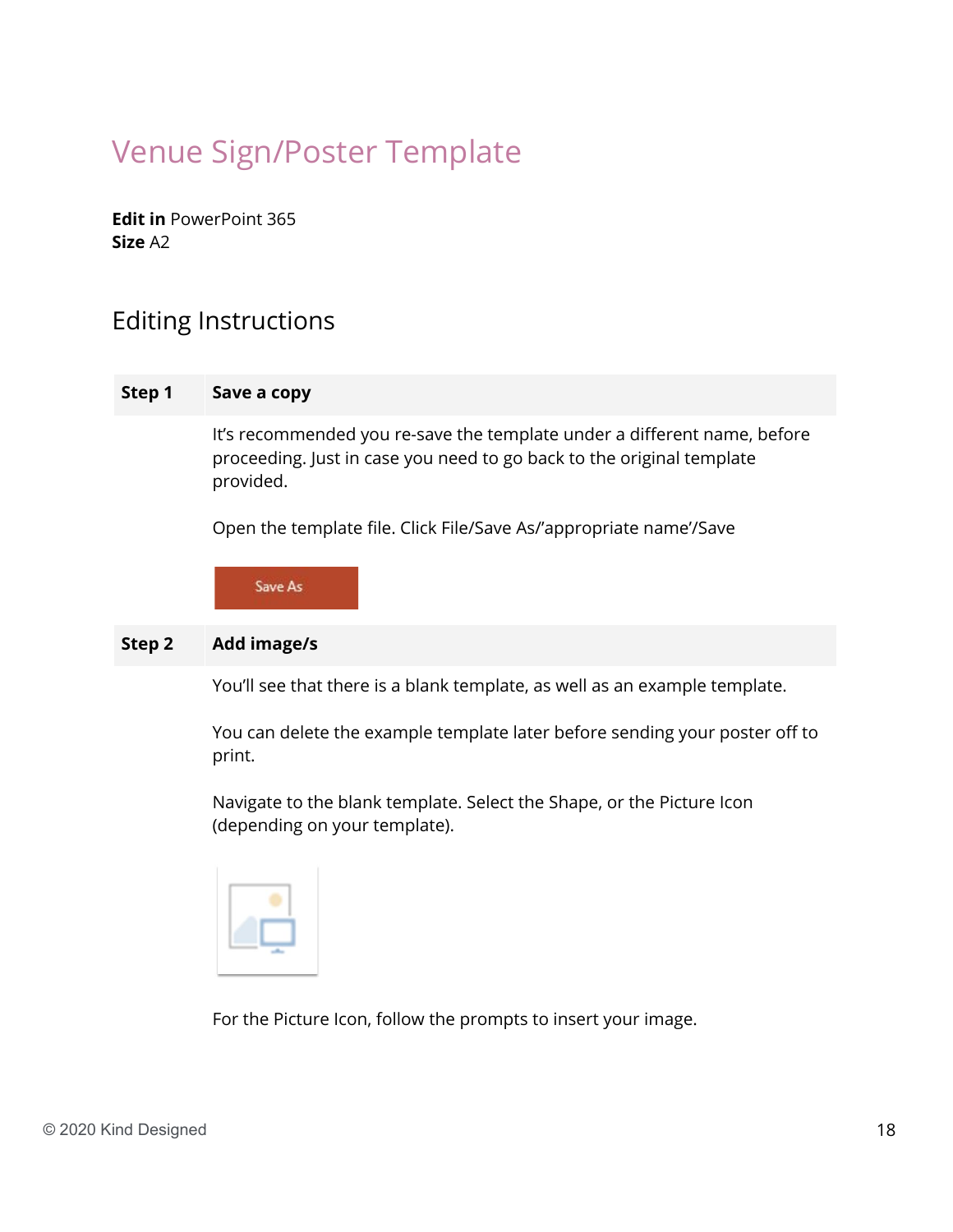For a Shape, right click the Shape and select 'Fill', 'Picture', and follow the prompts to insert your image.

#### **Step 3 Adjust image/s**

To adjust image sizing, image distortion issues or image placement *within* the set shape, go to 'Picture Format', 'Crop'.



Here you can also move the image around to sit in your desired position.



#### **Step 4 Compress image/s**

Ok, once you have your images sorted, you'll want to compress them. This makes your file size smaller when you send it off to print!

To do that, double click on an image to bring up the Picture Format menu. Navigate to 'Compress image' on the Picture Format menu, which is next to color options.



Select your desired resolution based on the recommendations. For example,